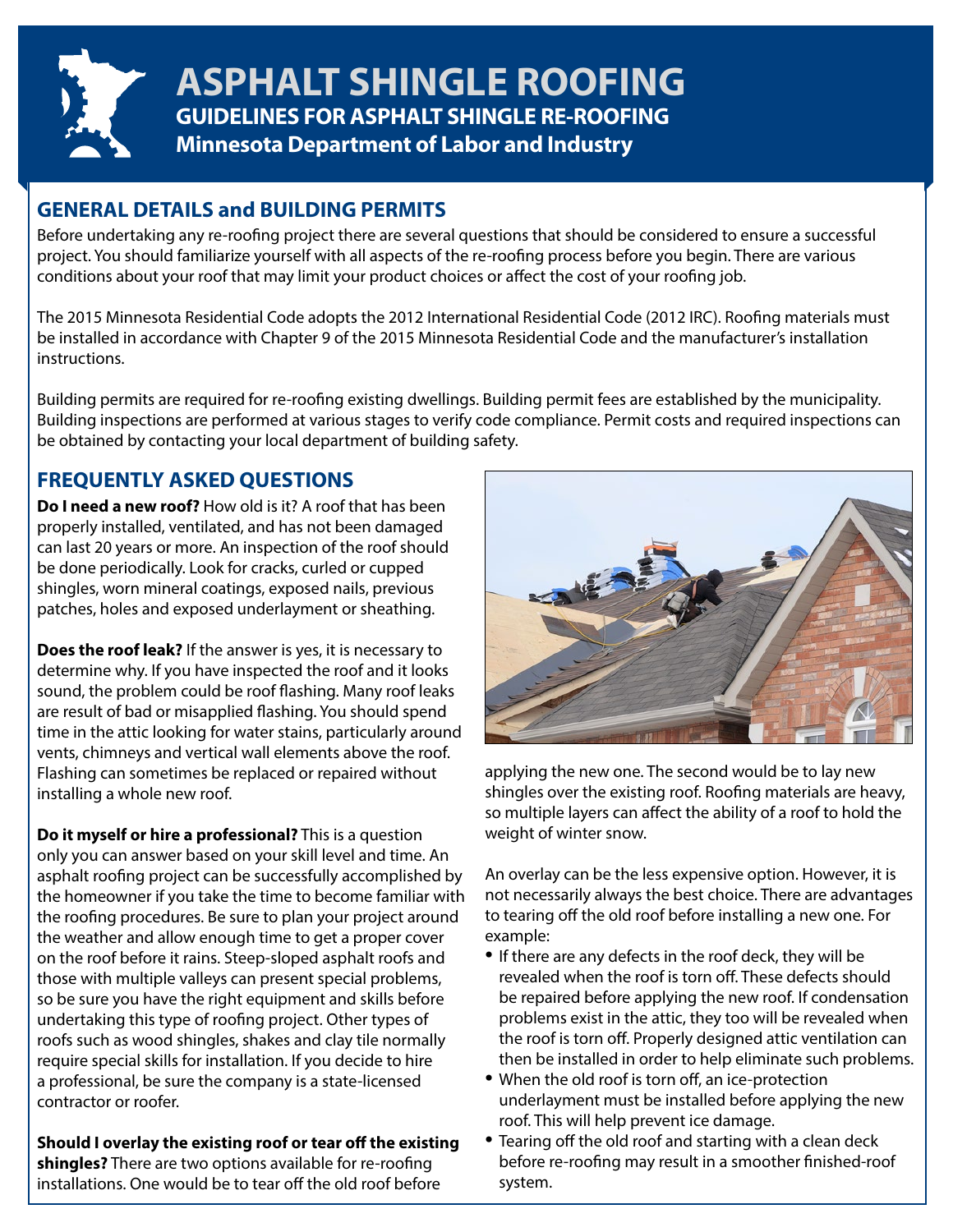• Tearing off the old roof will typically result in a longer roof life than when the roof has been laid over. This is because they are installed smooth over sound material and have new underlayment installed.

**Recovering versus replacement?** New roof coverings shall not be installed without first removing all existing layers of roof coverings where any of the following conditions exist:

- Where the existing roof or roof covering is water-soaked or has deteriorated to the point that the existing roof or roof covering is not adequate as a base for additional roofing.
- Where the existing roof covering is wood shake, slate, clay, cement or asbestos-cement tile.
- Where the existing roof has two or more applications of any type of roof covering.

# **Exceptions:**

- 1. Complete and separate roofing systems, such as standing-seam metal roof systems, that are designed to transmit the roof loads directly to the building's structural system and that do not rely on existing roofs and roof coverings for support, shall not require the removal of existing roof coverings.
- 2. Installation of metal panel, metal shingle and concrete and clay tile roof coverings over existing wood shake roofs shall be permitted when the application is in accordance with Section R907.4.
- 3. The application of new protective coating over existing spray polyurethane foam roofing systems shall be permitted without tear-off of existing roof coverings.
- 4. Where the existing roof assembly includes an ice barrier membrane that is adhered to the roof deck, the existing ice barrier membrane shall be permitted to remain in place and covered with an additional layer of ice barrier membrane in accordance with Section R905 and the manufactures installation instructions.

# **What is roof slope and does it limit the choice of**

**shingles?** Asphalt shingles shall only be used on roof slopes of two units vertical in 12 units horizontal (2:12) or greater.



The slope of the roof is measured by the vertical rise of the roof to the horizontal run and is expressed as a fraction. A "4:12 roof slope" means the roof rises 4 feet for every 12 feet of horizontal roof span.

Roof slopes between 2:12 and 4:12 can use shingles, but require roof application techniques to take into account a greater potential for ice dam water backup. Roof slopes between 2:12 and 4:12 require a double underlayment application in accordance with Section R905.2.7.

Slopes of 4:12 and above can use standard asphalt roofing applications (R905.2.2).

**What are the ventilation requirements?** Roof ventilation is required and must be installed in accordance with Section R806 of the 2015 Minnesota Residential Code and the manufacturer's installation instructions.

Enclosed attics and enclosed rafter spaces formed where ceilings are applied directly to the underside of the roof rafters must have cross ventilation for each separate space by ventilating openings protected against the entrance of rain or snow. Ventilating openings must be provided with corrosion-resistant wire cloth screening, hardware cloth mesh, or similar material with 1/16 inch minimum to 1/4 inch maximum openings.

Minimum vent area: The minimum net free ventilating area is 1/150 of the area of the vented space. Exception: The minimum net free ventilation area is 1/300 of the vented space provided one or more of the following conditions are met:

- 1. A Class I or II vapor retarder is installed on the warm-inwinter side of the ceiling.
- 2. At least 40 percent and not more than 50 percent of the required ventilating area is provided by ventilators located in the upper portion of the attic or rafter space. Upper ventilators shall be located no more than 3 feet (914 mm) below the ridge or highest point of the space, measured vertically, with the balance of the required ventilation provided by eave or cornice vents. Where the location of wall or roof framing members conflict with the installation of upper ventilators, installation more than 3 feet below the ridge or highest point of the space are not permitted.

It might be necessary to add ventilation with your new roof to meet these standards.

# **What function does shingle underlayment serve?** An

underlayment, commonly known as roofing felt, will:

- Protect the roof deck from moisture prior to shingle application.
- Provide a degree of back-up protection in the event water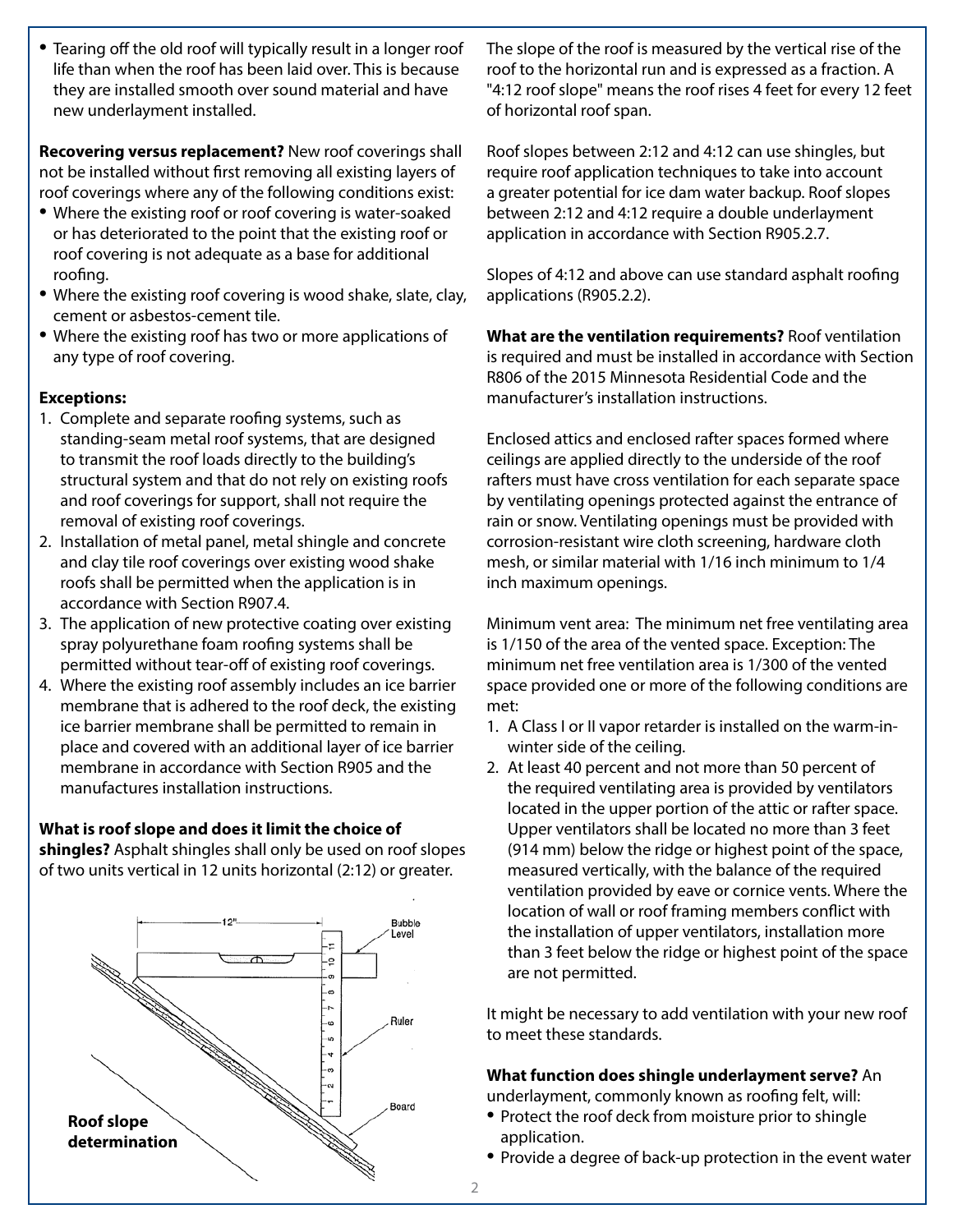# gets under roofing shingles.

Protection against ice dams can be obtained by using a special waterproof shingle underlayment at the eaves or lower edges of the roof, in addition to installing adequate ventilation and proper insulation in the attic. The code in Minnesota requires this special waterproof shingle underlayment at the eaves or lower edges of the roof.

# **How can you determine if the roof is properly**

**ventilated?** An attic needs to breathe. An effective ventilation system will help prevent attic heat build-up, attic moisture and condensation, and ice dam build-up.

Research has shown that proper ventilation is necessary if the shingles are to last their design life.

# **CODE REQUIREMENTS FOR ASPHALT SHINGLES**

A typical installation of asphalt shingles is illustrated on page 4 for use on roofs 4:12 and greater. However, the code also permits application on a roof that has a slope of less than 4:12 if the low-slope-roofing procedures are used.

# **Fasteners**

Fasteners for asphalt shingles must be galvanized steel, stainless steel, aluminum or copper roofing nails, minimum 12 gage shank with a minimum 3/8 inch head, ASTM F 1667, of a length to penetrate through the roofing materials and a minimum of 3/4 inch into the roof sheathing. Where the roof sheathing is less than 3/4 inch thick, the fasteners must penetrate through the sheathing. Fasteners must comply with ASTM F 1667. Staples are not permitted for shingle application unless specifically noted in the manufacturer's installation instructions on the shingle package.

# **Underlayment**

The code requires that underlayment of one layer of nonperforated Type 15 felt lapped two inches horizontally and four inches vertically to shed water. In addition, an ice barrier that consists of at least two layers of underlayment cemented together or of a self-adhering polymer modified bitumen sheet, be used in lieu of normal underlayment and extend from the eave's edge to a point at least 24 inches inside the exterior wall line of the building.

# **Valley linings**

Install valley linings in accordance with manufacturer's installation instructions before applying shingles. Permitted valley linings include:

- 1. For open valley (valley lining exposed) lined with metal: 24 inches wide and of any of the corrosion-resistant metals in Table R905.2.8.2.
- 2. For open valleys: Two plies of mineral surface roll roofing, complying with ASTM D 3909 or ASTM D 6380 Class



M. The bottom must be 18 inches and the top layer a minimum of 36 inches wide.

3. For closed valleys (valley covered with shingles): one ply of smooth roll roofing complying with ASTM D 6380 and at least 36 inches wide or valley lining as described in items 1 and 2. Self-adhering polymer modified bitumen underlayment complying with ASTM D 1970 can be used in lieu of the lining material.

# **Cricket and saddle**

Install a cricket or saddle (see illustration, page 4) on the ridge side of any chimney greater than 30 inches wide. Cricket or saddle coverings must be sheet metal or the same material as the roof covering.

# **Sidewall flashing**

Sidewall flashing against a vertical sidewall (see illustration, page 4) must be continuous or step flashing and a minimum of 4 inches and 4 inches in width and direct water away from the vertical sidewall onto the roof or gutter.

# **Kickout flashing**

Install kickout flashing where the lower portion of a sloped roof stops within the plane of an intersecting wall cladding to divert or kick out water away from the assembly (see illustration, page 4).

# **Other flashing**

Apply other flashing, such as flashing against a vertical-front wall and the soil stack, vent pipe and chimney flashing, according to the asphalt shingle manufacturer's printed instructions.

# **Drip edge**

Drip edge is not required unless specifically required by the manufacturer's installation instructions.